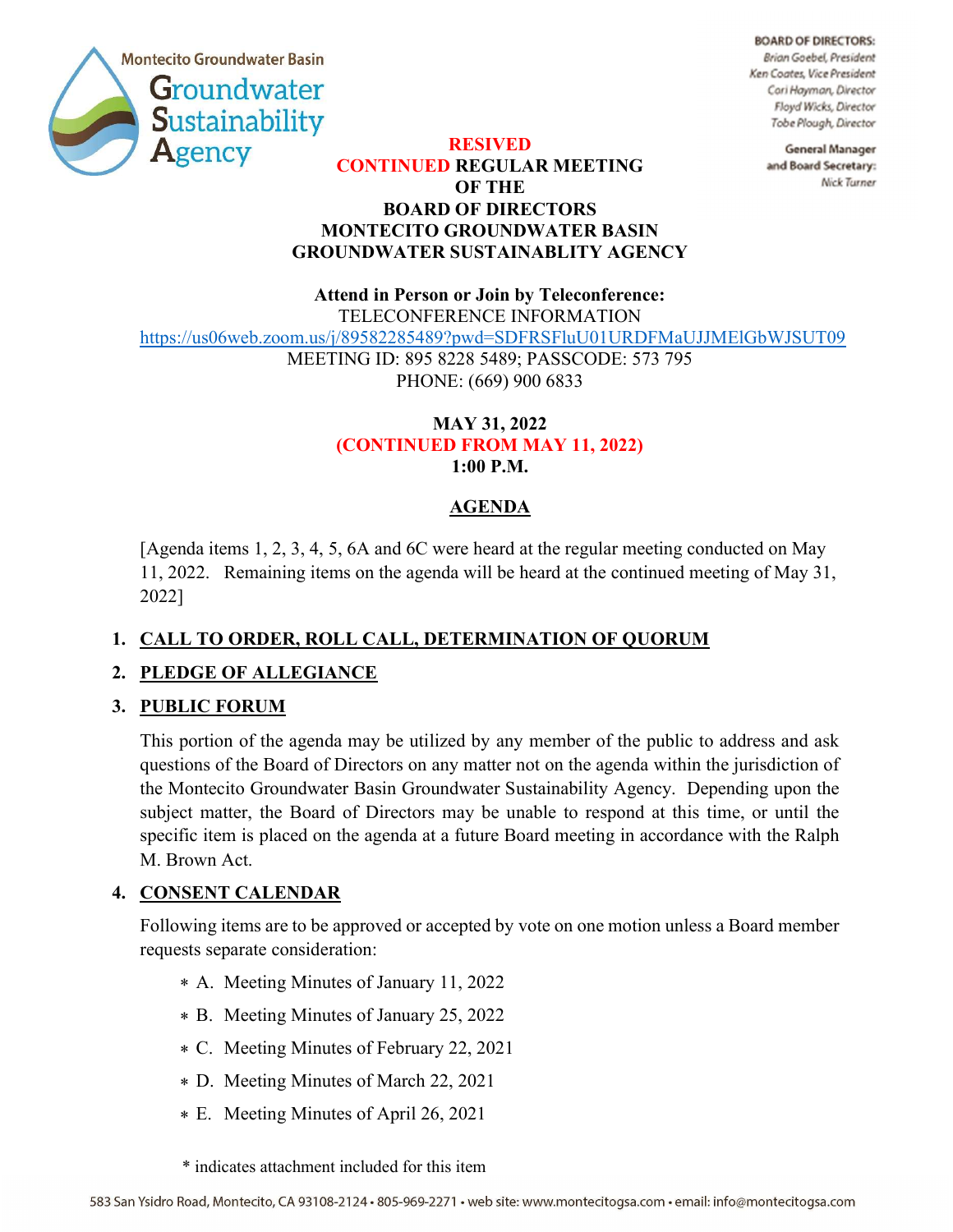Montecito Groundwater Basin GSA Board Meeting Agenda May 31, 2022 (Continued from May 11, 2022) Page 2 of 3



F. BOARD ACTION: Extension of Resolution No. 6 authorizing remote \* teleconference meetings

#### 5. BOARD OF DIRECTORS

A. BOARD ACTION: Discussion concerning the recording of Agency meetings \*

## 6. AGENCY OPERATIONS

- A. INFORMATION ONLY: Development of Sustainable Management Criteria \*
- B. INFORMATION ONLY: Update on Sustainable Groundwater Management Grant \* Projects
- C. INFORMATION ONLY: Analysis of Governor Newsom's Executive Order N-7- \* 22 concerning groundwater wells
- D. INFORMATION ONLY: Update on Public Outreach Efforts \*
	- E. INFORMATION ONLY: General Manager Report

## 7. AGENCY BUSINESS REPORT

- A. INFORMATION ONLY: Fiscal Year to Date 2022 Unaudited Financials \*
- B. INFORMATION ONLY: Fiscal Year 2022/23 Budget Workshop \*

### 8. LEGAL MATTERS

A. Legal Counsel – Oral Report

## 9. DIRECTOR AND COMMITTEE REPORTS

- A. Finance Committee: Directors Coates & Plough
- B. Strategic Planning Committee: Directors Wicks & Goebel
- C. Technical Advisory Committee (TAC): Director Wicks \*
	- i. Review and File meeting minutes from March 28, 2022
- D. Stakeholder Advisory Committee (SAC): Director Hayman \*
	- i. Review and File meeting minutes from April 5, 2022

### 10. DIRECTOR REQUESTS

Requests from Directors for items other than regular agenda items for the next regular Board meeting or any future meeting.

### 11. ADJOURNMENT

**Note:** Montecito Groundwater Basin Groundwater Sustainability Agency has resumed inperson meetings in accordance with the Brown Act. In accordance with the State of Emergency declaration issued on March 4, 2020 by the Governor of the State of California in response to COVID-19 and Government Code 54953(e), the District also provides alternative methods of

<sup>\*</sup> indicates attachment included for this item